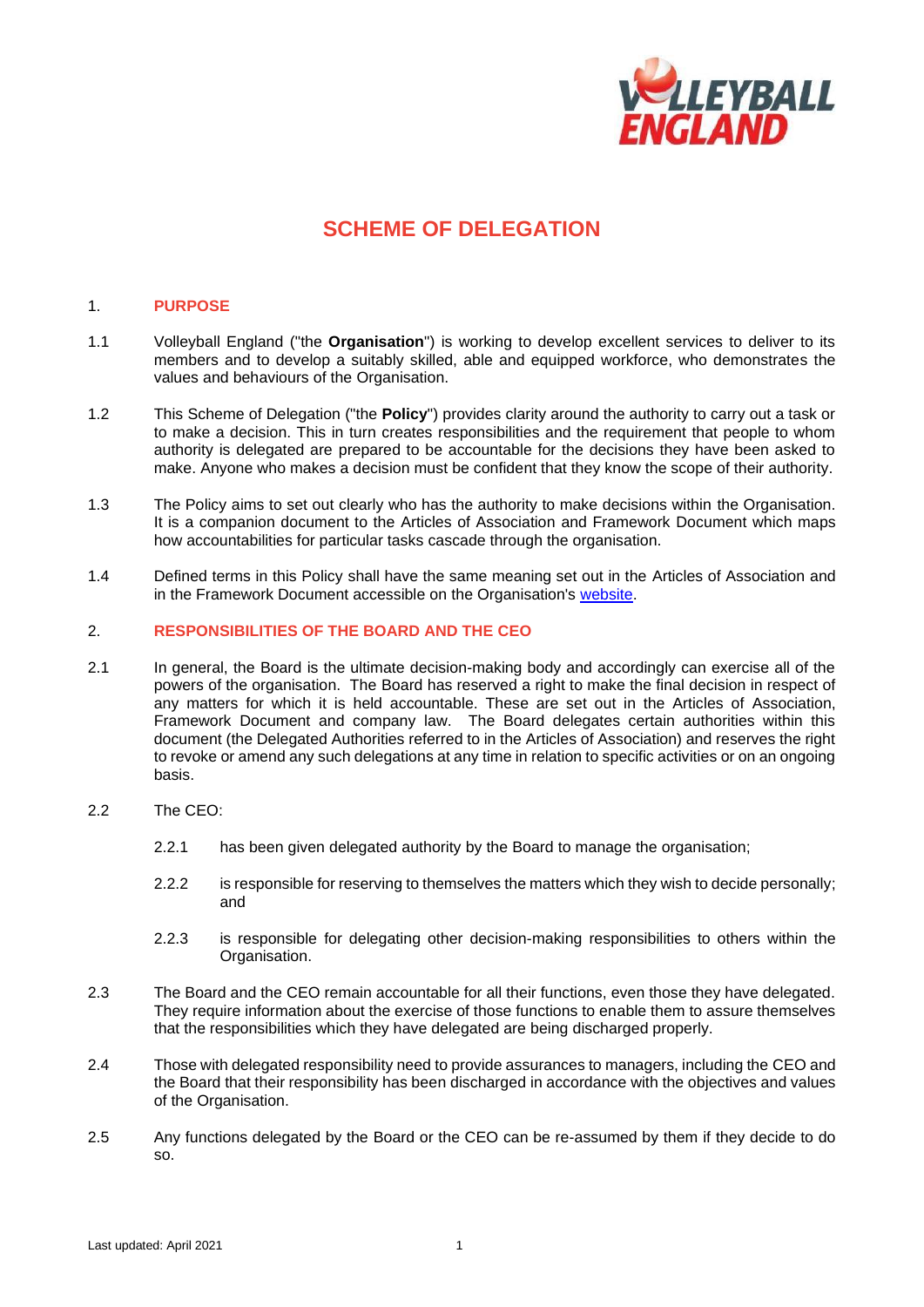

2.6 Powers are delegated by the Board and the CEO on the understanding that the Sub-Group, Committee, Working Group or member of staff to whom powers are delegated, do not use their powers in a way which might be a cause for concern, or which might have an adverse impact on the Organisation's reputation.

#### 3. **PRINCIPLES OF DELEGATION PURSUANT TO THE SCHEME OF DELEGATION**

- 3.1 Authority to take decisions should be aligned with the skills and knowledge needed to make relevant judgements. By ensuring that decisions and actions are taken by the people with appropriate skills and knowledge, the Organisation can maximise its efficiency and effectiveness and support the development of the volleyball workforce, volunteers and staff, and make the best use of their skills.
- 3.2 Delegations to each Sub-Group, Committee and Working Groups will be in writing and published (through publication of the terms of reference on the website for Sub-Groups and Committees and through the terms of reference and associated responsibilities set out in the Framework Document for Working Groups).
- 3.3 All decisions taken under delegated authority should be recorded, using the usual procedures, and should be open to audit. The intention is not to develop separate recording systems but to ensure that there is an audit trail of key decisions which is available for review.
- 3.4 Staff to whom authority to make decisions is delegated must understand what decisions have been delegated to them, the limits of their authority, and that they are accountable for the decisions they make. The role-holder taking the decision may seek advice or information from other staff with knowledge relevant to the decision. Members of staff who are responsible for taking a decision may commission reports or seek information from others to inform their decision-making.
- 3.5 The person who delegates responsibility remains accountable for the outcome of the decision or work delegated. Therefore, they should exercise appropriate management and supervision, preferably through management assurance reports, in order to ensure they are kept informed about decisions taken under delegated authority and that they can manage any risks which result from this.
- 3.6 Where a member of staff judges that the decision they are able to make is in some way unusually contentious or sensitive, they should use their judgement and escalate the matter to their line manager (i.e. the next most senior person) for advice or decision. Those responsible for line management of a delegated decision maker may exercise the decision-making power rather than the delegate if they wish to do so.
- 3.7 If a decision is taken to invoke crisis management arrangements then whoever is in operational charge of the Organisation has the authority to override this Policy temporarily if required (i.e. during the crisis); and, if this power is exercised, the fact that it has been exercised and the particular decisions taken using this power, should be reported to the Chair of the Board.

# 4. **OWNERSHIP OF POLICY**

- 4.1 The CEO will decide which matters need to be raised with the Board. In accordance with the Code for Sports Governance there shall be a clear division between the Board's management and oversight role and the executive's operational role.
- 4.2 For administrative purposes, the Policy is managed by the Chief Executive Officer ("**CEO**") on behalf of the Board. The Policy shall be reviewed regularly as part of the Organisation's regular policy reviews.
- 4.3 The CEO shall be entitled to request a more regular review if required to reflect operational requirements. Any such request shall be presented to the Board with the proposed updates for approval outside of the regular review cycle.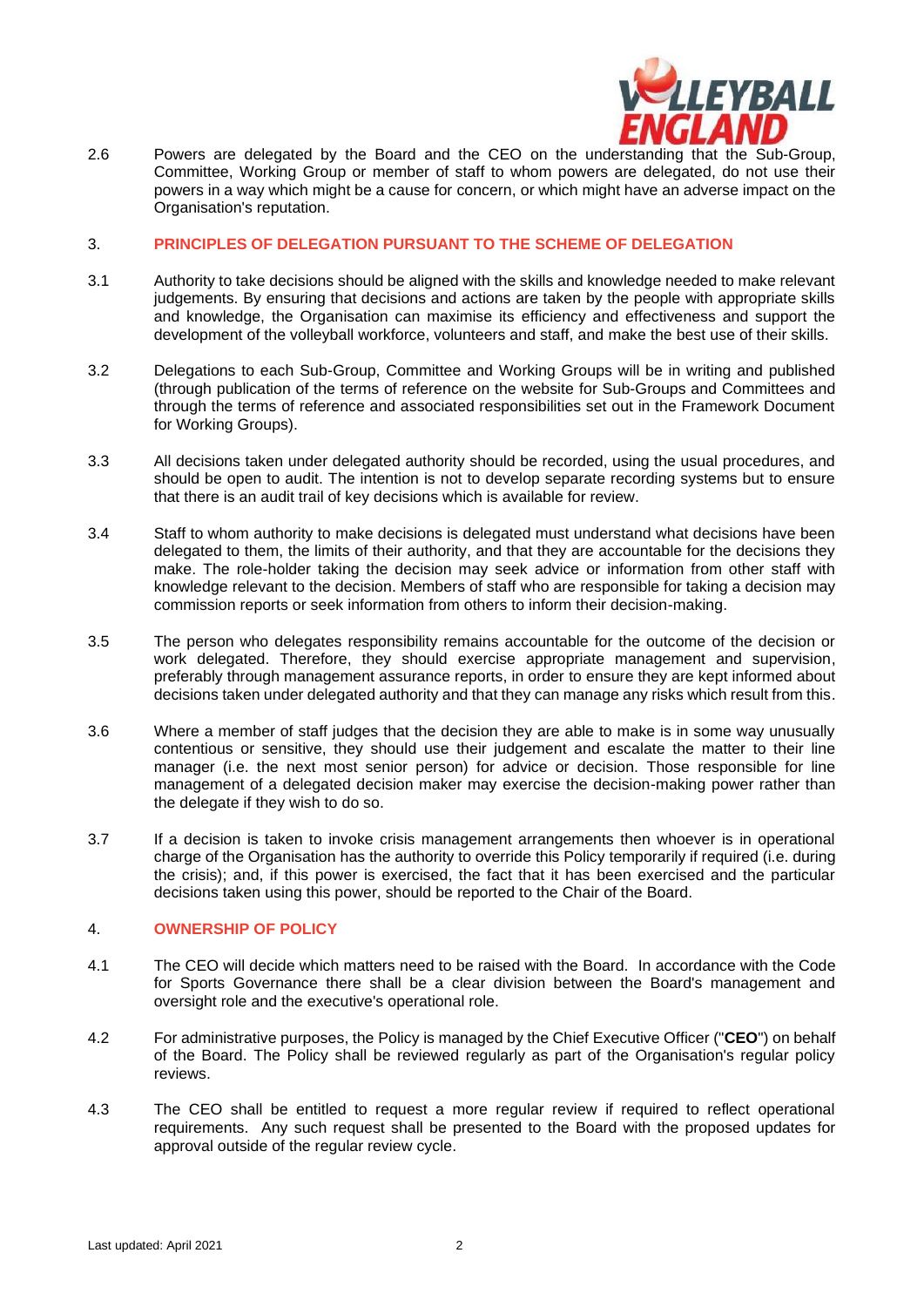

# 5. **THE BOARD'S SCHEME OF DELEGATION**

# **The Board's roles**

- 5.1 The Organisation's Board has many roles which are set out in the Articles of Association and Framework Document. They are also reflected in the Sport England Code for Sports Governance ("the **Code**") but in summary these are:
	- 5.1.1 To establish and approve the Organisation's strategy, management policies, business plan, financial plan and financial budgets.
	- 5.1.2 The transparent publication in a fair, accurate and understandable manner of appropriate documentation and materials to the Members.
	- 5.1.3 To periodically monitor the finances, business performance and risk profile of the Organisation and plan for the annual audit.
	- 5.1.4 To engage with all stakeholders of the Organisation and with their proposals and concerns.
	- 5.1.5 To ensure the Organisation is compliant with all laws and regulations.
	- 5.1.6 Delegate their authority as they deem appropriate of the continued progress and running of the Organisation and review such delegated authorities as they see fit.
	- 5.1.7 Adopt the Organisation's structures, processes and procedures to facilitate the discharge of the Organisation's business.

# **The Board's power**

- 5.2 The Articles of Association, based on the Code, are the principal source of governance being followed by the Organisation. These may be supplemented by other legislation from time to time.
- 5.3 It is the duty of the Board to carry out its functions effectively, efficiently and economically.
- 5.4 The Board delegates responsibility through this Policy to the CEO, the Organisation's staff and Sub-Groups, Working Groups and Committees as appropriate.
- 5.5 In general, the Board will retain the power to decide strategic matters and will delegate all operational decision-making to the CEO and staff.
- 5.6 In an emergency, the functions which the Board has reserved to itself for decision may be exercised by the Chair, after having consulted with one other Board Member or the CEO. The Chair is required to report any actions or decisions so taken to the next formal meeting of the Board for ratification.

# **Appointment of Sub-Groups and Committees**

- 5.7 The Board is required by the Code to establish the Audit Committee (which for the Organisation is fulfilled by the Finance, Strategy and Risk Sub-Group) and the Nominations Committees. The Board has also appointed a Disciplinary Committee. The Disciplinary Committee is ad hoc and re-active to situations that the Board or SMT require from time to time. These Committees carry out some of the Board's responsibilities and make recommendations to the Board.
- 5.8 The Board has also appointed a number of Sub-Groups with delegated responsibility: the Finance, Strategy and Risk Sub-Group, the Volleyball For Life Sub-Group, the Get Keep Grow Sub-Group and the An Ace Service Sub-Group. All groups are chaired by a member of the Board and report back and make recommendations to the Board.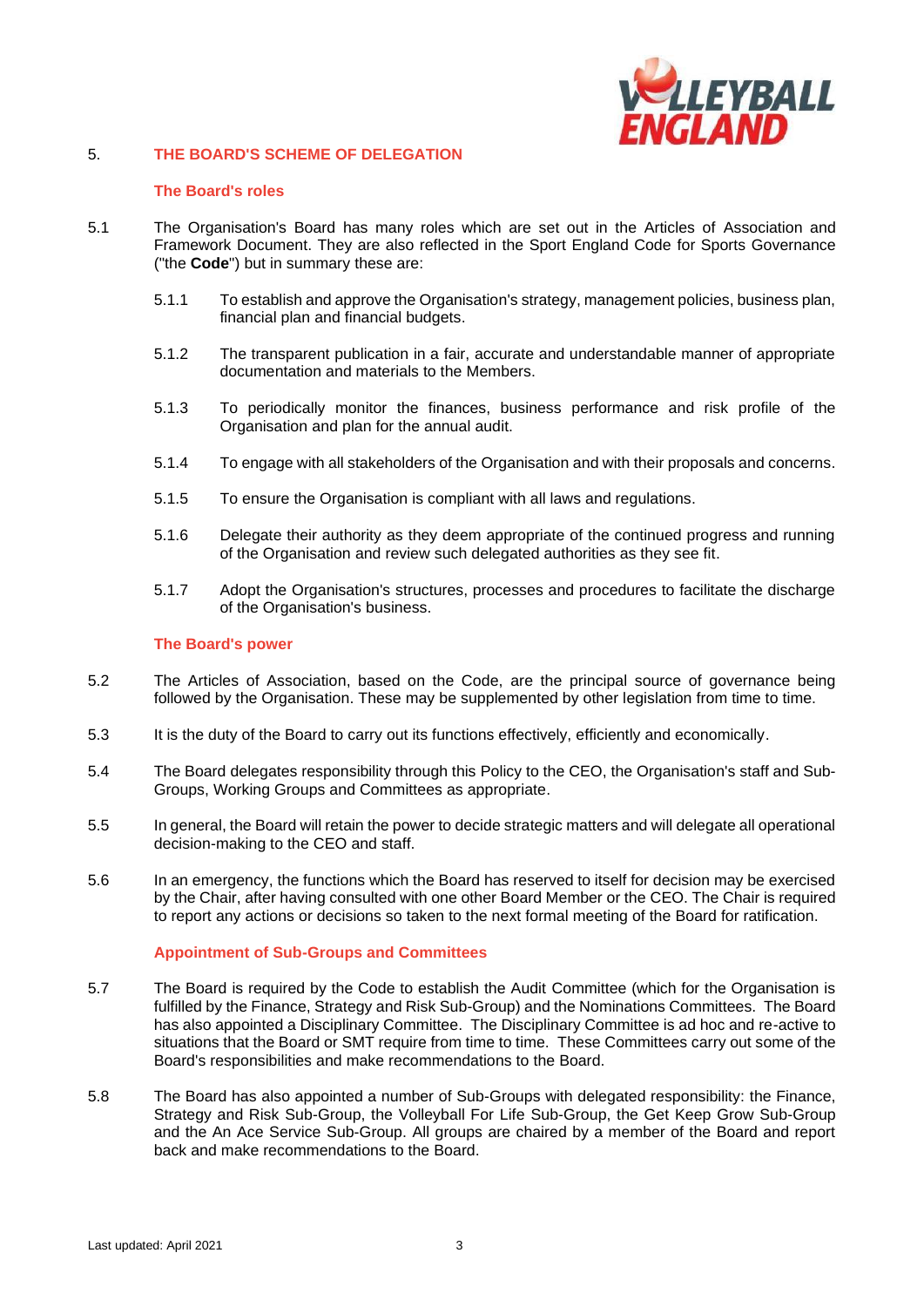

5.9 The Board may appoint other Committees and Sub-Groups as it deems fit. Such delegated authorities must have formally constituted terms of reference.

# **Delegation to the CEO**

5.10 The Board delegates to the CEO all matters which it does not reserve to itself for decision under this Scheme of Delegation or otherwise.

#### **Board's Permissions**

- 5.11 The Board has several permissions, including to appoint:
	- 5.11.1 people to Sub-Groups, Committees and Working Groups and revoke their appointment. The Board may appoint chairs of such groups may recruit members to add to their expertise.
	- 5.11.2 a Senior Independent Director whose responsibilities include meeting with other Board Members and helping to resolve significant issues.

# 6. **MATTERS RESERVED BY THE BOARD FOR ITS OWN DECISION**

# **Strategy, Planning and Budgets**

The Board reserves the right to:

- 6.1 Approve changes to the strategic direction of the Organisation.
- 6.2 Approve any changes to the vision, mission, values and guiding principles of the Organisation.
- 6.3 Approve the Organisation's overall governance, taking into account the recommendations of the Sub-Groups, Committees, Working Groups other funding partners such as Sport England.
- 6.4 Approve high-level policy and organisational decisions which are fundamental to Organisation's role as a regulator of volleyball in England.
- 6.5 Set the Organisation's risk tolerance (including through the guiding principles), approve the risk management strategy including processes for managing risk, and review the key strategic risks and the management of those risks.
- 6.6 Approve the Organisation's structure and any material changes proposed to it.
- 6.7 Appoint the CEO and other senior managers in partnership with Sport England.
- 6.8 Receive reports from Sub-Groups and Committees to take appropriate action.
- 6.9 Approve high-level policy statements which underpin the delivery of the Organisation's strategic direction and impact on its culture as an organisation, and on the perception of the Organisation as a national governing body and an employer.
- 6.10 Approve high-level policies for how the Organisation will communicate with its Members.
- 6.11 Approve the relevant policies and procedures of the Organisation and any material changes to the same.
- 6.12 Approve the annual report to be presented to the Members at the AGM.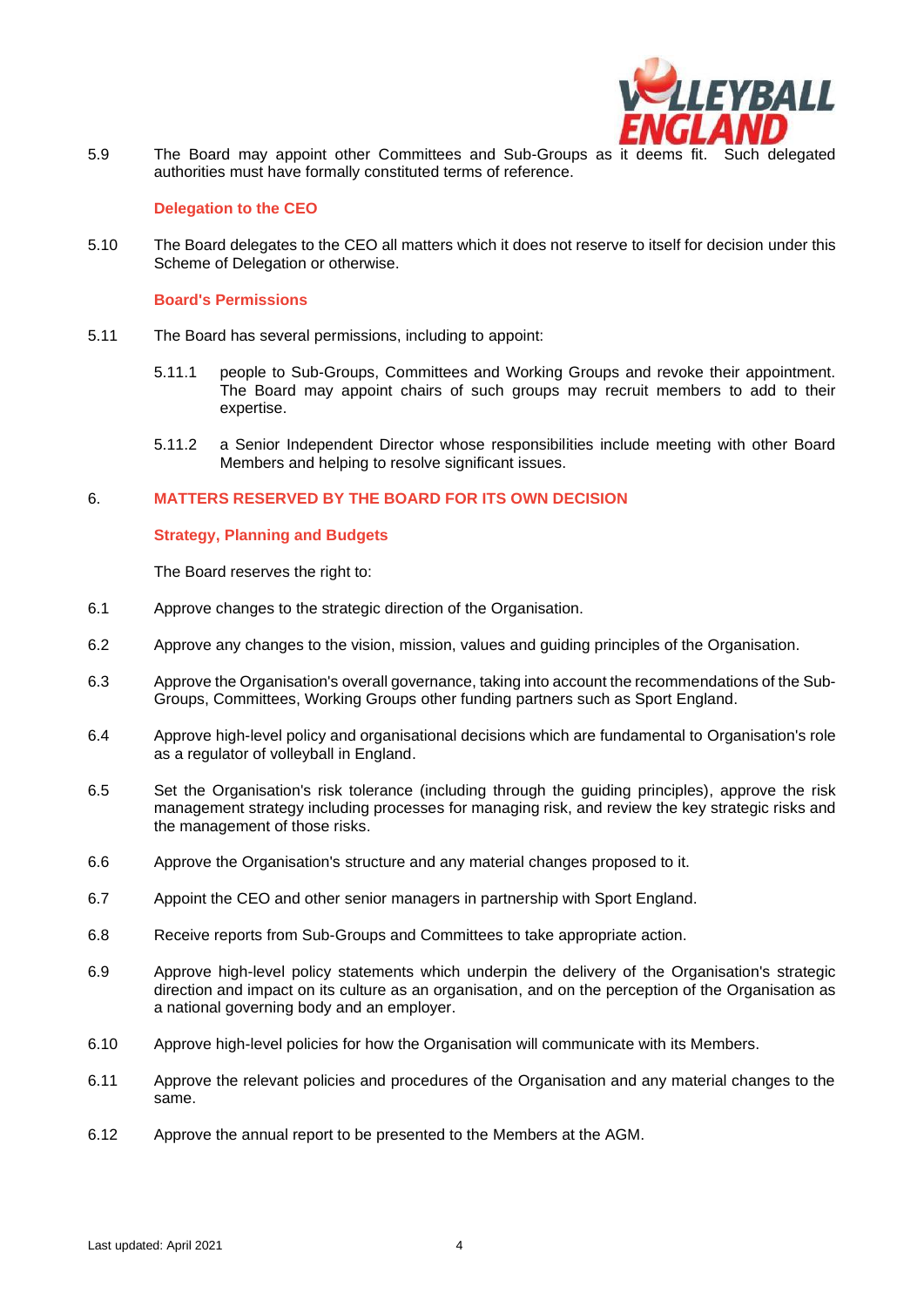

- 6.13 Approve the annual implementation plan and the key performance measures, including any material changes to it.
- 6.14 Approve the annual budget, including any material changes to it.
- 6.15 Receive the management letter from the external auditors and to approve the annual audited accounts.
- 6.16 Approve arrangements for dealing with complaints and receiving reports on issues such as safeguarding, doping etc.

**Responsibilities delegated to the Chair** 

The Chair of the Board will:

- 6.17 Manage the Board meetings set agendas, conduct the meetings, oversee the conduct of Board members.
- 6.18 Work with the Board, and the Nominations Committee, to recruit, appraise and allocate remuneration to the CEO.
- 6.19 Provide leadership to the Board, and to ensure and enable that all Board members make a contribution to the Board working as a team to the benefit of the Organisation.
- 6.20 Ensure relevant issues are discussed in a timely manner.
- 6.21 Ensure the Board has adequate support and is provided with all the necessary data on which to base informed decisions.
- 6.22 Act as chair of the Nominations Committee.
- 6.23 Working with the Nominations Committee, carry out an annual review of the members of the Board.

# 7. **DELEGATED RESPONSIBILITY OF THE SUB GROUPS**

- 7.1 The Board has delegated responsibility to certain activities to the four Sub-groups (Finance, Strategy and Risk Sub-Group; Volleyball for Life Sub-Group; Get Keep Grow Sub-Group and An Ace Service Sub-Group). The activities delegated are set out in the Terms of Reference for each Sub-Group.
- 7.2 Each Sub-Group shall report regularly to the Board on its activities and shall escalate to the Board and issues, challenges or concerns which the Board ought reasonably to be aware of.
- 7.3 The Board reserves the right, notwithstanding the delegations to the Sub-Groups, to require more regular or detailed oversight of any activity or take conduct of such activity itself where the Board reasonably determines necessary or desirable.

# 8. **RESPONSIBILITIES DELEGATED BY THE BOARD TO THE CEO AND SENIOR MANAGEMENT TEAM**

- 8.1 The CEO is accountable to the Board for ensuring that its decisions are implemented and that the Organisation works effectively, in accordance with its policies and procedures. The CEO should be allowed full scope for action, within clearly defined delegated powers, in fulfilling the decisions of the Board.
- 8.2 The CEO remains accountable for the operation of the Organisation. The CEO can and does delegate responsibility for certain matters to their staff and gives them authority to carry out certain activities on their behalf.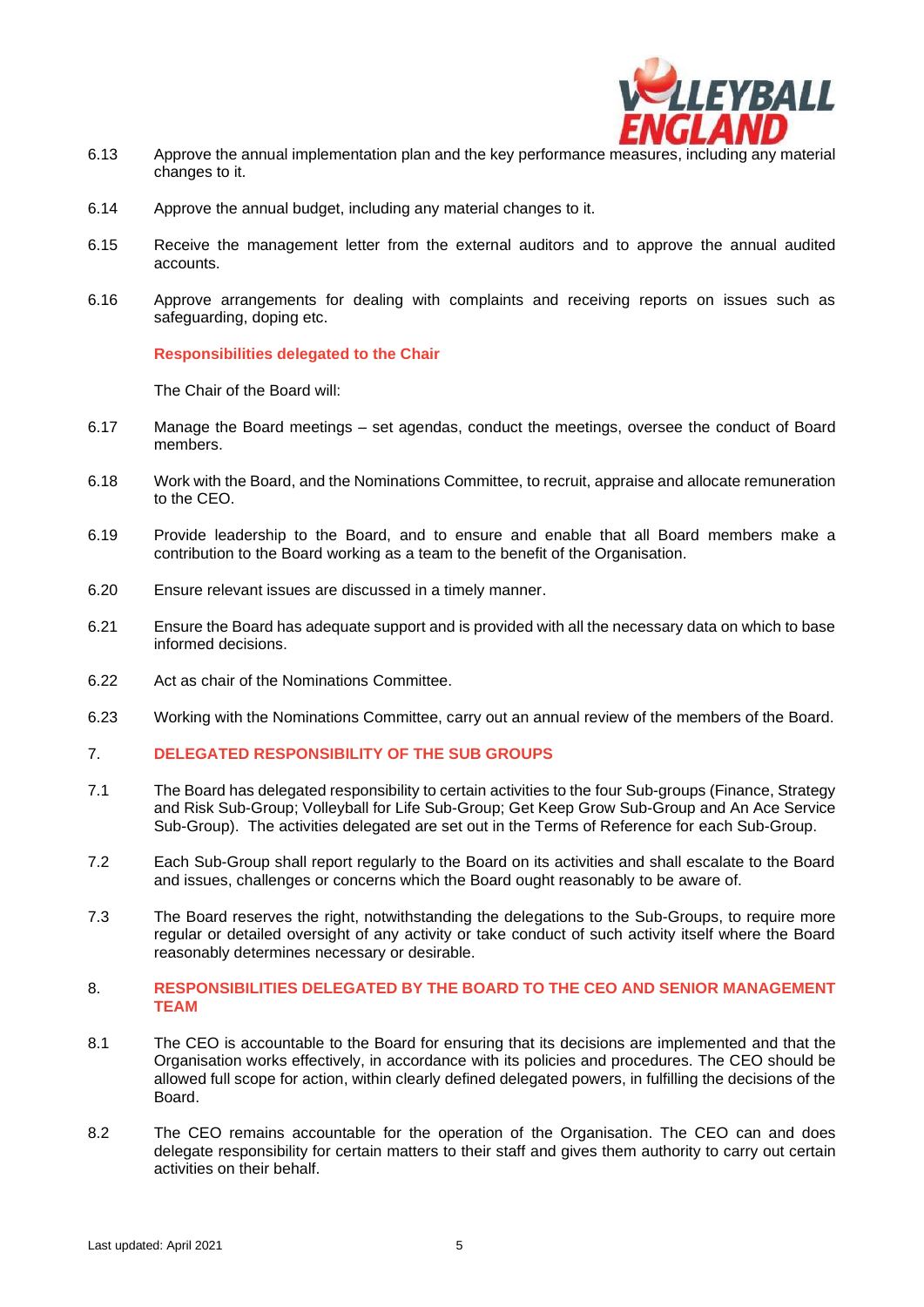

- 8.3 The CEO expects that those to whom authority to make decisions has been delegated will do so in consultation with colleagues and members, where specified. If, for some reason, it is not possible to consult with colleagues and members, the decision-maker is expected to record the reasons why the decision was taken without consultation.
- 8.4 The CEO is responsible for:
	- 8.4.1 Exercising any of the Organisation's functions which are not expressly reserved to the Board or one of its Sub-Groups or Committees.
	- 8.4.2 Determining which functions they will perform personally, nominating officers to undertake his or her other responsibilities, recording their responsibilities in job descriptions or task based terms of engagement and including any limits to their powers within this Policy.
	- 8.4.3 The day to day management of the Organisation.
	- 8.4.4 Delegating to the other members of the SMT, staff and Sub-Groups or Committees as detailed in this Policy.
	- 8.4.5 Overseeing the development of the Organisation's strategy and budget, which are put forward for approval to the Board.
	- 8.4.6 Compiling and submitting to the Board an annual implementation plan which takes into account financial targets and forecast limits of available resources, including a statement of the significant assumptions on which the plan is based, and details of any major changes in workload, delivery of services or resources required to achieve the plan.
	- 8.4.7 Overseeing the preparation and submission of budgets to the Board for its approval, informing the Board of any material changes over-spends or under-spends.
	- 8.4.8 Ensuring that the annual accounts and reports are prepared in accordance with legislation for the Board's approval.
	- 8.4.9 Ensuring that the Organisation's financial targets and obligations are met and that the Organisation stays within its cash limits.
	- 8.4.10 Approving the level of delegation for expenditure, as recommended by the Finance, Strategy and Risk Sub-Group.
	- 8.4.11 Ensuring the areas of income and expenditure are met.
	- 8.4.12 Signing off contracts in accordance with the limits set out in the Financial Procedures and Control Manual.
	- 8.4.13 The control of Volleyball England assets.
	- 8.4.14 Ensuring that the Organisation complies with all policies and procedures.
	- 8.4.15 Ensuring that Board members know about and understand their responsibilities as described in this Policy, the Financial Procedures and Control Manual and the Code of Conduct.
	- 8.4.16 Ensuring that effective procedures for handling complaints are established and made widely known.
	- 8.4.17 Ensuring that the Organisation complies with requirements to demonstrate its openness and transparency by publishing key information.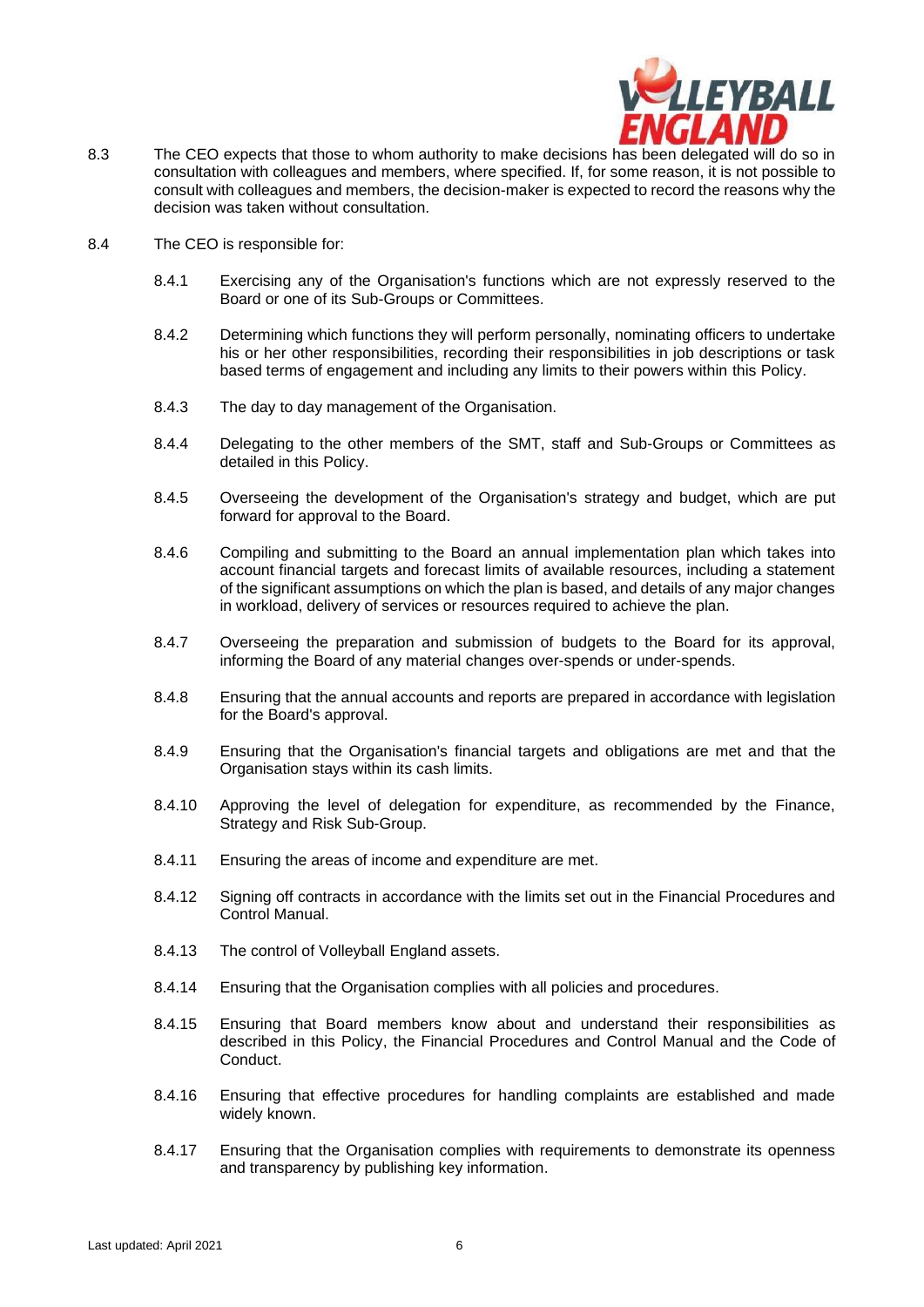

- 8.4.18 Providing an account of activities throughout the year.
- 8.5 From a financial perspective the CEO will ensure that:
	- 8.5.1 Appropriate financial systems are in place and applied and that financial procedures and controls are followed and reviewed regularly so that they remain relevant and reliable, especially during times of change.
	- 8.5.2 Annual accounts are submitted for audit as soon as reasonably practicable after the year end and any records are made available for scrutiny by the Companies House and Sport England.
	- 8.5.3 The Organisation remains within its cash limits, seeks approval of any expenditure outside normal delegations, respects agreed budgets and avoids unaffordable longer term commitments, taking a proportionate view about other demands for resources.
	- 8.5.4 Resources are used efficiently and that the ways they are used are tracked and recorded.
	- 8.5.5 Public funds allocated to the Organisation are properly managed and safeguarded.
	- 8.5.6 Any delegation of responsibility is accompanied by clear lines of control and accountability together with reporting arrangements.
	- 8.5.7 Strategic risks are identified, that their significance is assessed and that systems appropriate to the risks are put in place in all relevant areas to manage them (achieving the right balance between risk and opportunity commensurate with the risk tolerance set by the Board).
	- 8.5.8 Arrangements are in place to secure value for money and that the Organisation's procurement processes are systematically evaluated and assessed to provide confidence about suitability, effectiveness, prudence, quality, good value and avoidance of error and waste.

# 9. **MATTERS DELEGATED TO THE FINANCE CONTROLLER**

- 9.1 Prepare and submit budgets for approval to the Board, prior to the start of the financial year.
- 9.2 The Financial Controller will:
	- 9.2.1 Ensure budgets will be in accordance with the aims and objectives set out in the annual business and strategic plan.
	- 9.2.2 Produce financial plans following discussion and agreement with appropriate budget holders.
	- 9.2.3 Ensure budgets will be prepared within the limits of available funds.
	- 9.2.4 Have proper regard to the expected availability of funds and identify potential financial risks.
	- 9.2.5 Ensure that financial control arrangements are in place for each budget which will discharge the responsibility of budget holders and their staff.
	- 9.2.6 Act on behalf of the budget holder to report on their budgets and related performance and procedures.
	- 9.2.7 Monitor financial performance on a monthly basis against budget and the business plan, reviewing them regularly and reporting to the Board on the same.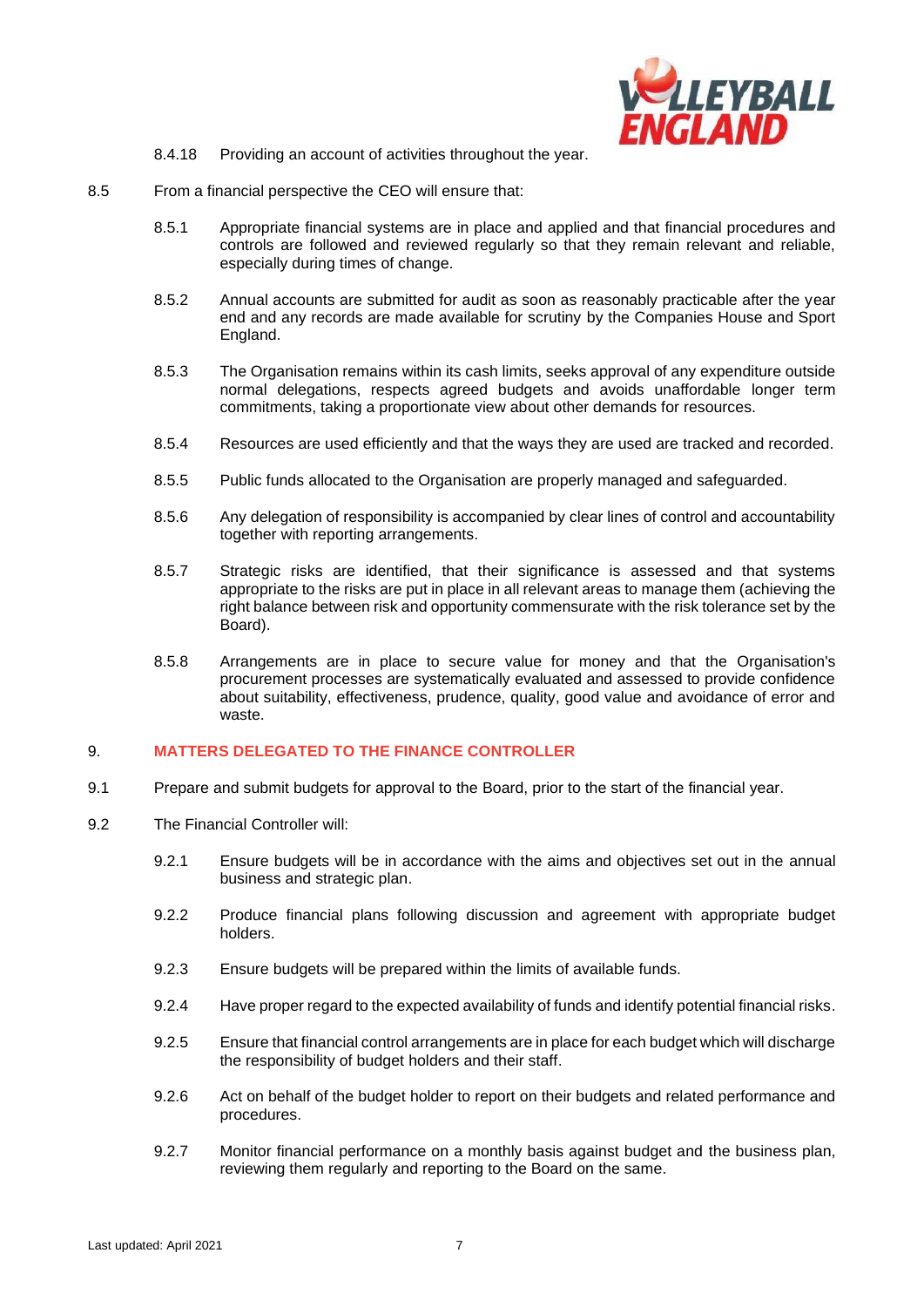

- 9.2.8 Ensure that adequate training is delivered on an ongoing basis to budget holders to help them manage their budgets successfully.
- 9.2.9 Investigate and report variances from set budgets.
- 9.2.10 Monitor and manage actions to correct variances.
- 9.3 The Financial Controller will also be responsible for:
	- 9.3.1 Preparing financial returns in accordance with accounting policies, and generally accepted accounting principles and standards.
	- 9.3.2 Preparing, certifying and submitting annual financial reports to the Companies House and Sport England in accordance with current guidelines.
	- 9.3.3 Ensuring payments made from bank accounts do not exceed the amount credited to the account.
	- 9.3.4 Preparing detailed instructions on the operation of bank accounts which must include (a) the conditions under which each bank account is to be operated; and (b) those who are authorised to sign cheques.
	- 9.3.5 Ensuring that staff who support the finance function are involved in the process of debt recovery.
	- 9.3.6 Providing adequate systems for employees whose duties include collecting and holding cash.
	- 9.3.7 Setting maximum levels of each requisition and the system for authorisation above that level.
	- 9.3.8 Maintaining control of the list of employees who are authorised to place requisitions for the supply of goods and services.
	- 9.3.9 Ensuring compliance with HMRC guidelines regarding payments to suppliers.
	- 9.3.10 Ensuring policies and procedures are in position to monitor a project through its life (including the delivery of its benefits).
	- 9.3.11 Ensuring that data produced for use with financial systems is adequate, accurate, complete and timely and that a management (audit) trail exists.
	- 9.3.12 Ensuring records for pension schemes, income tax and other authorised deductions from pay are maintained.
	- 9.3.13 Ensuring procedures are in place for payment by bank accounts.
	- 9.3.14 Ensuring that there are adequate arrangements in place to review, evaluate and report on the effectiveness of internal financial controls.
	- 9.3.15 Ensuring that there is an effective internal audit function which meets the mandatory audit standards.
	- 9.3.16 Ensuring all debtor balances are reviewed on an ongoing basis and that bad debt is agreed and written off following agreement from the SMT.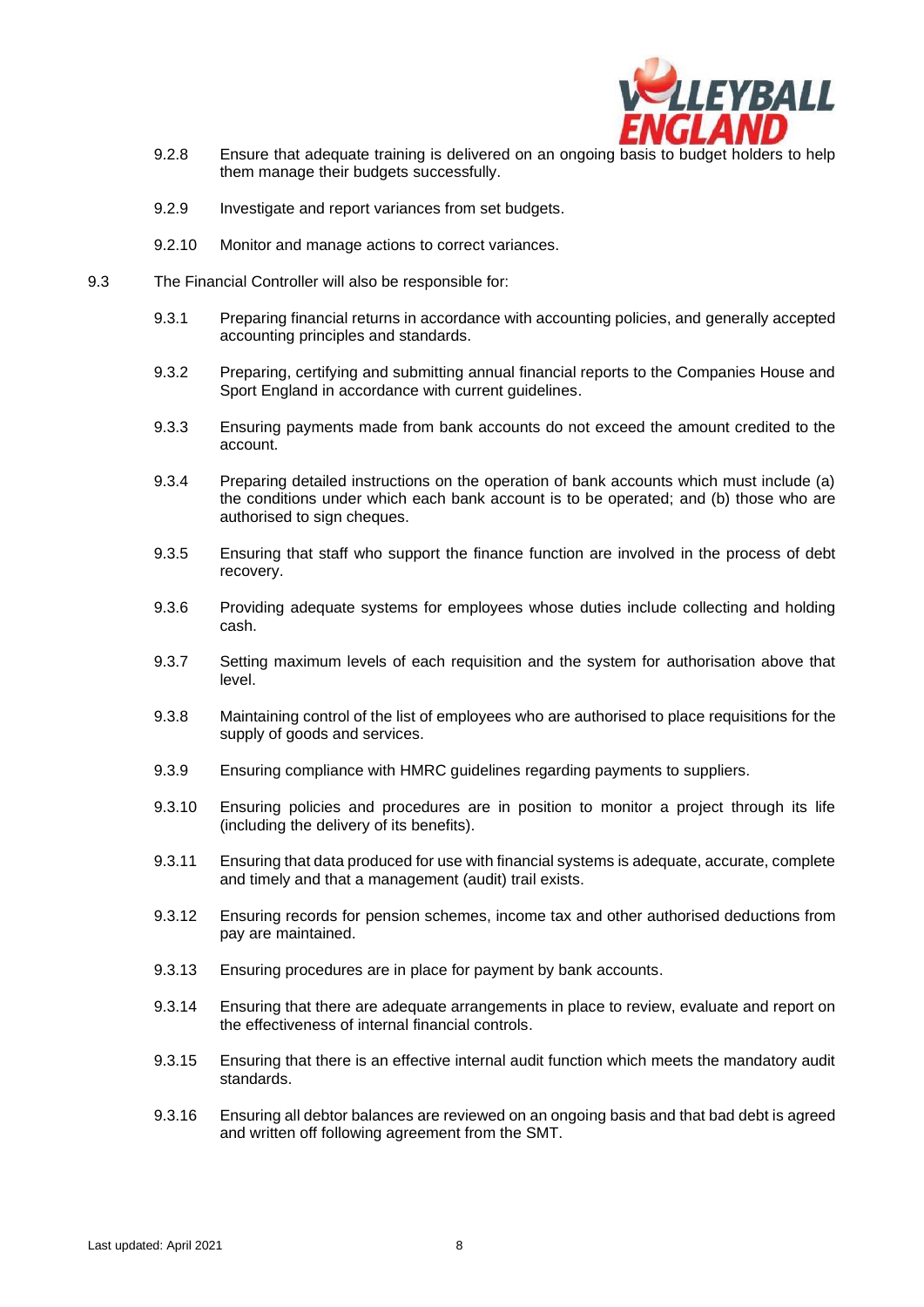

#### 10. **DELEGATED RESPONSIBILITY OF THE DEPUTY CHIEF EXECUTIVE**

- 10.1 The DCEO is responsible for the security and custody of all assets owned by the Organisation.
- 10.2 The DCEO is required to:
	- 10.2.1 Maintain an asset register relating to the assets under their overall control;
	- 10.2.2 Instigate periodic physical checks of assets against the register;
	- 10.2.3 Notify the Financial Controller of all discrepancies revealed by verification of physical assets to the fixed asset register; and
	- 10.2.4 Be responsible for all support in relation to health and safety.
- 10.3 DCEO's financial responsibilities include:
	- 10.3.1 Managing the budget delegated by the CEO to deliver the elements of the strategic plan, in accordance with the rules set by the Board within the Financial Procedures and Control Manual.
	- 10.3.2 Ensuring all budgets are developed with relevant budget holders to ensure all income and expenditure is in line with the monthly and annual budget.
	- 10.3.3 Ensuring that agreed systems of control are included within project plans to protect against fraud and losses, including data losses.
- 10.4 The DCEO is responsible for commercial and contract management and will:
	- 10.4.1 Give advice on value for money in relation to purchases of items or services.
	- 10.4.2 Maintain a register of all the Organisation's contracts.
	- 10.4.3 Ensure contract management processes are in position which deliver maximum value for money and drive benefits from suppliers.
	- 10.4.4 Ensure that supplier engagement and management protocols are in position to drive value for money procurements.
	- 10.4.5 Maintain a register of single tender actions.
	- 10.4.6 Ensure all commercial processes and protocols are reviewed and developed to ensure compliance.
	- 10.4.7 Ensure the Board and the SMT have all the relevant and necessary commercial information to make informed decisions.
	- 10.4.8 Identify the Organisation's business critical contracts and ensure business continuity plans are in place in case of supplier failure.
	- 10.4.9 Report to the Board regularly on supplier performance and commercial risk.
	- 10.4.10 Ensure the purchase to pay process commences where contracts have been awarded.
	- 10.4.11 Ensure that all payments to suppliers are validated against contract terms and reflect service requirements.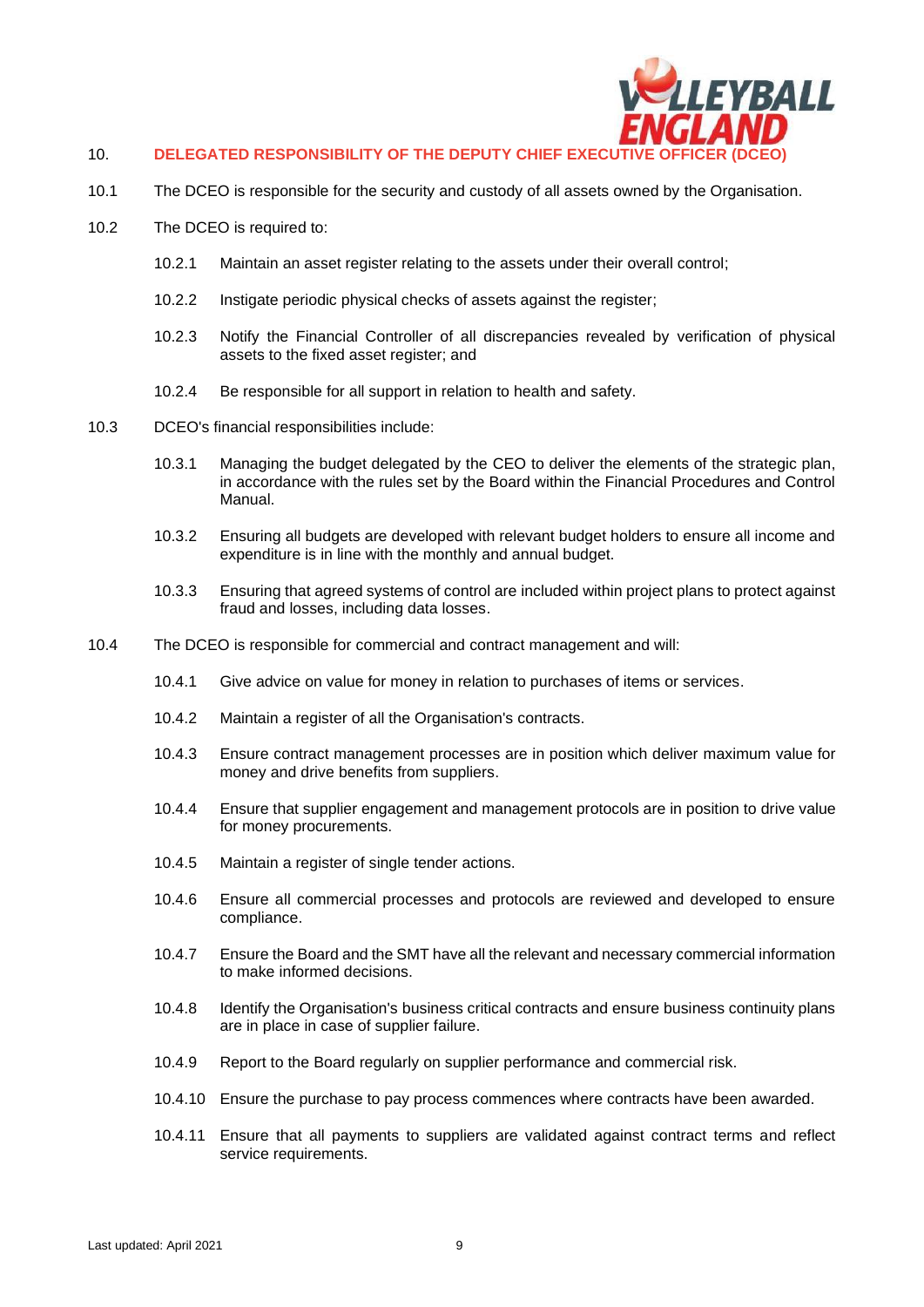

- 10.4.12 Ensure that a business case is commercially viable and sets out:
	- (a) the commercial and procurement options and contracting implications; and
	- (b) the compliance with efficiency controls.
- 10.5 The DCEO HR responsibilities include:
	- 10.5.1 Ensuring that the chosen method for completing time records and other notifications is supported by appropriate (contracted) terms and conditions, adequate internal controls and audit review procedures and that suitable arrangements are made for the collection of payroll deductions and payment.
	- 10.5.2 Ensuring that all employees are issued with a contract of employment in a form approved by the Board and which complies with employment legislation.
	- 10.5.3 Dealing with variations to, or termination of, contracts of employment and any resulting changes in salary.
	- 10.5.4 Ensuring the Health and Safety Policy complies with all relevant regulations.
	- 10.5.5 Providing advice on risk management and assessments and their implementation.
	- 10.5.6 Providing support and advice on business continuity, adverse events, investigations and remedial actions.
- 10.6 The DCEO is responsible for IT systems and will:
	- 10.6.1 Ensure the accuracy and security of the computerised financial data.
	- 10.6.2 Devise and implement any necessary procedures to ensure the adequate (reasonable) protection of the Organisation's data, programmes and computer hardware for which he/she is responsible from accidental or intentional disclosure to unauthorised persons, deletion or modification, theft or damage, having due regard to GDPR.
	- 10.6.3 Ensure that adequate reasonable controls exist over data entry, processing, storage, transmission and output to ensure the security, privacy, accuracy, completeness and timeliness of the data, as well as the efficient and effective operation of the system.
	- 10.6.4 Ensure that adequate controls exist such that the computer operation is separated from development, maintenance and amendment.
	- 10.6.5 Ensure that an adequate management audit trail exists through the computerised system and that computer audit reviews are being carried out.
	- 10.6.6 Ensure him/ herself that systems acquisition, development and maintenance are in line with the Organisation's policies.
	- 10.6.7 Apply technical security measures across IT infrastructure.
	- 10.6.8 Provide technical assessment of new IT services and applications.
- 10.7 DCEO is also responsible for:
	- 10.7.1 Ensuring adequate insurance is put in place to protect the Organisation's interests including professional indemnity of third parties.
	- 10.7.2 Ensuring an annual review of the Organisation's insurance policy is undertaken.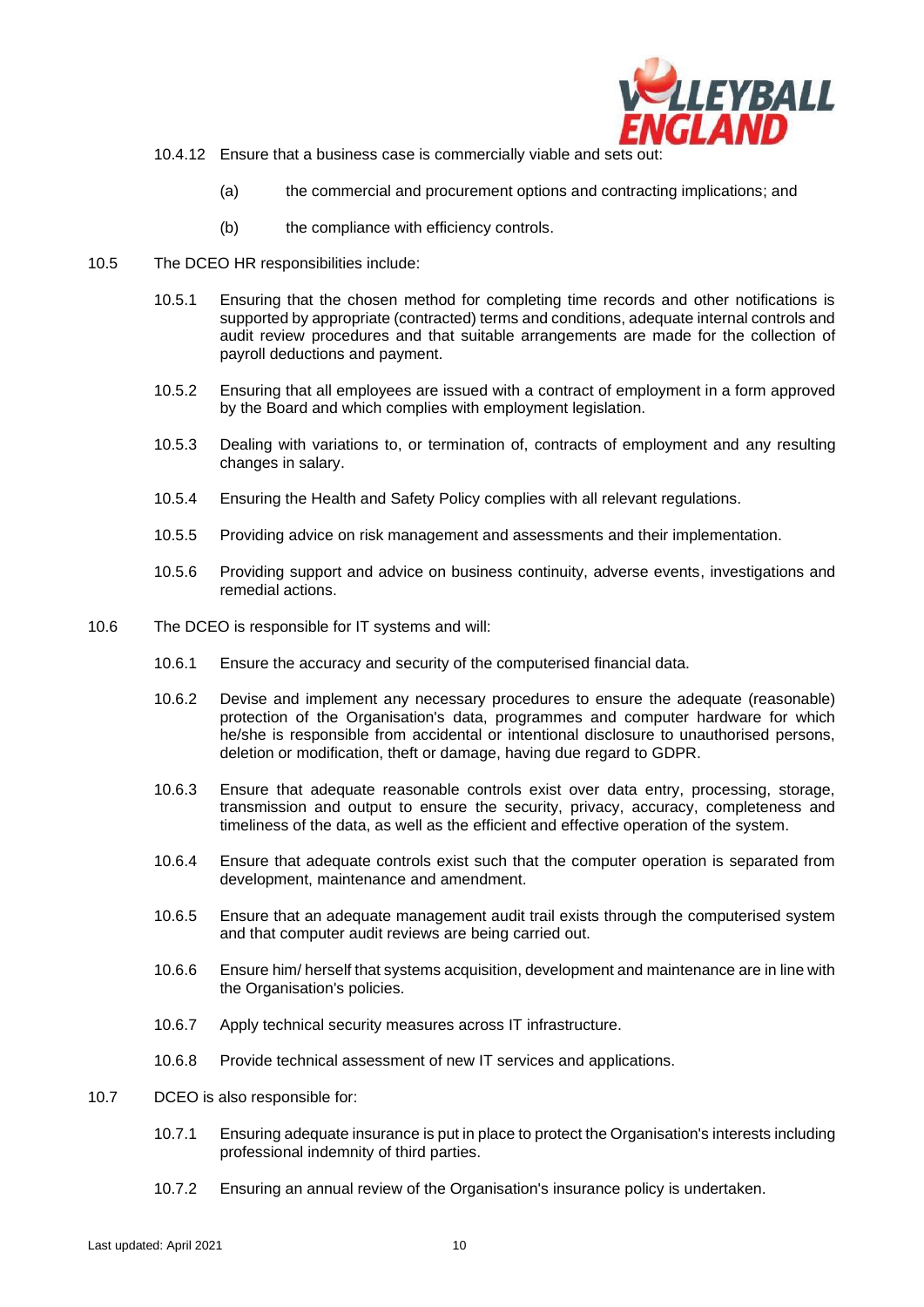

10.7.3 Maintaining the Anti-fraud Policy within the Good Practice Guidance and practices for dealing with the prevention, detection and resolution of fraud and corruption within the Organisation and among its contractors.

#### 11. **THE OPERATIONAL DELEGATION OF STAFF, SUB-GROUPS AND WORKING GROUPS**

# **The rights**

- 11.1 All individuals involved in taking delegated decisions have the following rights:
	- 11.1.1 to be informed in writing of the areas where they have the authority to take delegated decisions;
	- 11.1.2 to be consulted about any decisions that affect the area or activity they are responsible for managing;
	- 11.1.3 to be informed of any changes in organisation policies that might impact upon their delegated authority;
	- 11.1.4 to be provided with any training they may require to exercise their delegated authority effectively;
	- 11.1.5 to seek and receive support and advice from their line manager in exercising their delegated authority;
	- 11.1.6 to decline to use the authorised delegated powers subject to agreement with their line manager.

#### **The responsibilities**

- 11.2 All individuals involved in taking delegated decisions have the following responsibilities:
	- 11.2.1 to ensure that delegated decisions are taken in accordance with all relevant policies and procedures and guidelines and in a professional and competent manner;
	- 11.2.2 to seek professional advice, where appropriate, in writing, particularly in relation to decisions that may have financial, health & safety, data management, human resource or legal implications;
	- 11.2.3 to ensure that the Board, CEO and the SMT are kept fully informed of decisions they have taken under delegated authority (where appropriate);
	- 11.2.4 to ensure that decisions taken under delegated authority can be justified in terms of equity and consistency of approach;
	- 11.2.5 to consult with colleagues including the Board, CEO and the SMT if a delegated matter may have consequences for other parts of the Organisation;
- 11.3 The provisions of the Policy are intended to assist in the efficient and effective management of the Organisation's activities, and to foster a culture of responsiveness to members and service users.
- 11.4 Those with delegated responsibility need to ensure that appropriate reporting takes place on a regular basis to the SMT and/or the Board and/or Sub-Group (as appropriate).

# **Operational delegation**

11.5 The operational delegation of staff, Sub-Groups and Working Groups includes: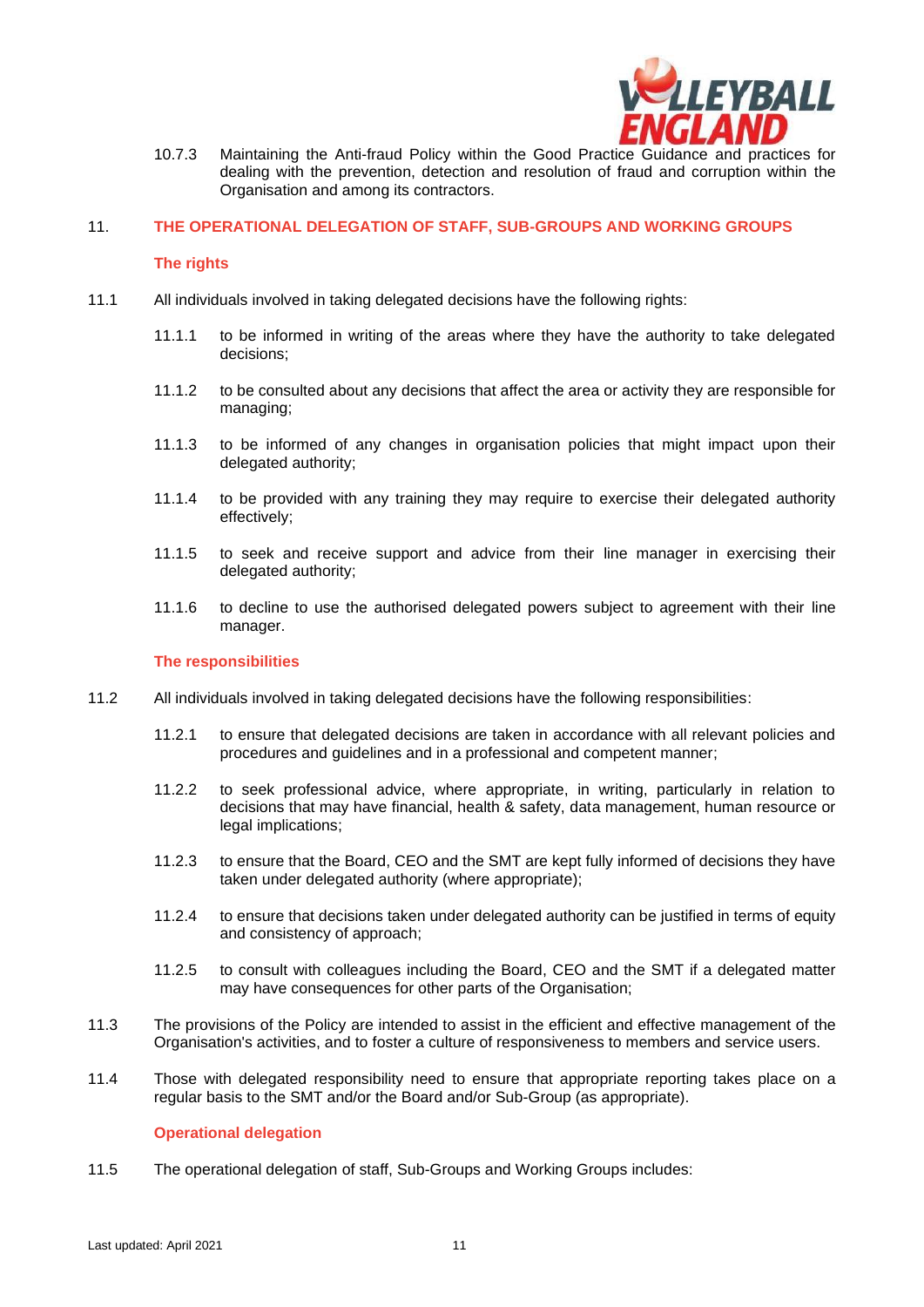

- 11.5.1 Taking operational decisions within their areas of work to deliver their project plans and performance indicators in accordance with the Organisation's policies.
- 11.5.2 Developing project proposals relevant to their area of delivery in consultation with other Sub-Groups, Working Groups and staff as necessary, to implement the Organisation's strategic direction. They must submit any projects for approval in accordance with the terms of reference for the relevant Sub-Group/Working Group (as appropriate).
- 11.5.3 Ensuring that timely and accurate management information is provided as required within the corporate performance monitoring systems and processes.
- 11.5.4 Managing the budget delegated by the CEO to deliver the strategic plan within their operational area within the rules set by the Financial Controller.
- 11.5.5 Ensuring budget holders comply with rules relating to financial control to ensure income and expenditure against set budgets.
- 11.5.6 Ensuring that agreed systems of control are applied within their project plans to protect against fraud and losses, including data losses.
- 11.5.7 Being involved in the recruitment of individual employees related to their operational area of delivery.
- 11.5.8 Ensuring that the key principles of the Organisation's Recruitment Policy are followed in recruiting staff.
- 11.5.9 Deploying staff within their operation area of delivery within an agreed staffing structure.
- 11.5.10 Ensuring that risks are being identified, assessed, managed and escalated where necessary.
- 11.5.11 Monitoring and reporting the strategic and business risks for which they are responsible.
- 11.5.12 Ensuring the implementation of the policy and procedures within their operation area of delivery / area of responsibility.
- 11.5.13 Identifying and keeping up-to-date records in their operation area of delivery, of who has delegated authority to take decisions, to ensure that the staff understands their responsibilities and the limits of their delegation. These delegations include financial delegations such as the authority to spend money, manage assets, authorise travel and subsistence.
- 11.5.14 Ensuring that all involved in operation delivery declare any personal potential conflict of interest to the CEO.
- 11.5.15 Ensuring their staff comply with the Organisation's policies and processes.
- 11.5.16 Ensuring data is managed in accordance with the requirements of the GDPR.

# 12. **DELEGATED RESPONSIBILITY TO ALL BUDGET HOLDERS**

- 12.1 Budget holders are responsible for controlling delegated budgets and ensuring the budget is used only for the agreed purposes.
- 12.2 Budget holders are responsible for complying with correct financial procedures, including: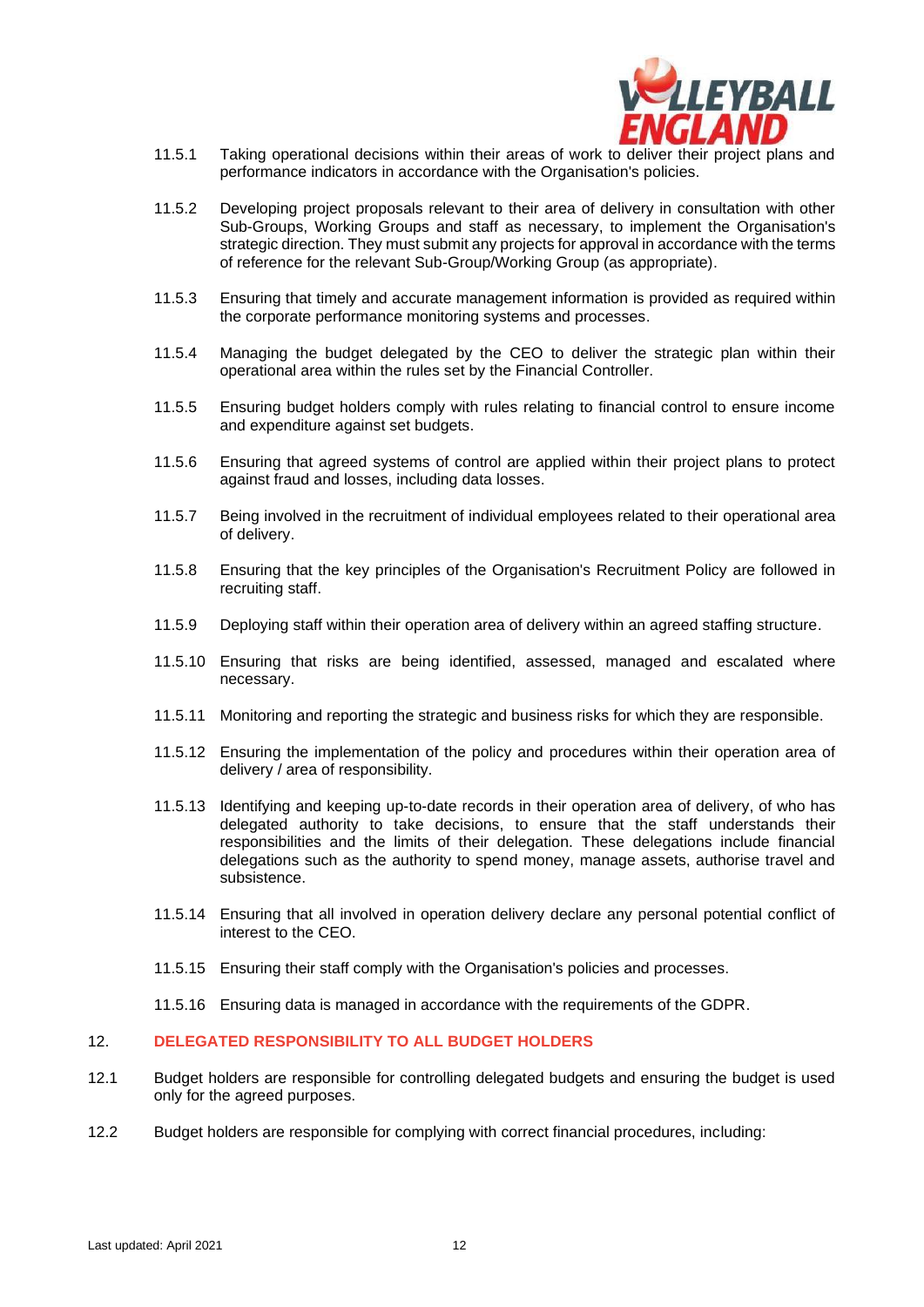

- 12.2.1 Maintaining records of expenditure, including all budget commitments; all orders; all goods received notes; and expenditure against each order, as required by the Financial Controller.
- 12.2.2 Ensuring that records of expenditure are available for inspection at all times by the Financial Controller.
- 12.2.3 Seeking appropriate internal financial advice in order to ensure that the budget is effectively managed.
- 12.2.4 Ensuring that the amount provided in the approved budget is not used in whole or in part for any purpose other than specifically authorised.
- 12.2.5 Ensuring that any likely overspend or reduction in income which cannot be met by virement is not incurred without the prior consent of the Financial Controller and sign-off by the CEO.
- 12.3 Each budget holder is responsible for:
	- 12.3.1 Maintaining a fixed assets register relating to the operational area of delivery that links to the business asset register.
	- 12.3.2 Ensuring all entries can be validated by reference to properly authorised and approved agreements, suppliers' invoices and other documentary evidence in respect of purchases from third parties.
	- 12.3.3 Taking responsibility for security and custody of assets, notifying the Financial Controller regarding misuse or theft of assets and completing a loss of assets report.

# 13. **FINANCIAL DECISION MAKING**

- 13.1 Financial Decision Making shall be in line with the Financial Procedures and Control Manual.
- 13.2 A summary is set out below.

| <b>Delegated</b><br><b>Authority</b>             | <b>Budget</b><br><b>Transfers</b> | <b>Purchase</b><br><b>Orders</b> | <b>Payments</b> | <b>Debt Write-</b><br><b>Off</b> | <b>Contracts</b> |
|--------------------------------------------------|-----------------------------------|----------------------------------|-----------------|----------------------------------|------------------|
| 2 x Directors                                    | $£10k +$                          | $£10k +$                         | $£10k +$        | $£10k+$                          | $£10k+$          |
| 1 x Director                                     | $<$ £10 $k$                       | $<$ £10 $k$                      | $<$ £10 $k$     | $<$ £10 $k$                      | $<$ £10 $k$      |
| <b>CEO</b>                                       | < £6k                             | < £6k                            | < £6k           | < £6k                            | < £6k            |
| <b>SMT</b>                                       | $<$ £4.5 $k$                      | < £4.5k                          | < £4.5k         | $<$ £0.5 $k$                     | N/A              |
| VE<br>Strategic<br>(budget<br>Manager<br>holder) | $<$ £0.5 $k$                      | $<$ £0.5 $k$                     | < £0.5k         | N/A                              | N/A              |
| Other VE Staff                                   | N/A                               | $<$ £0.2 $k$                     | $<$ £0.2 $k$    | N/A                              | N/A              |
| National<br>Squad<br><b>Team Managers</b>        | N/A                               | $<$ £0.1 $k$                     | $<$ £0.1 $k$    | N/A                              | N/A              |